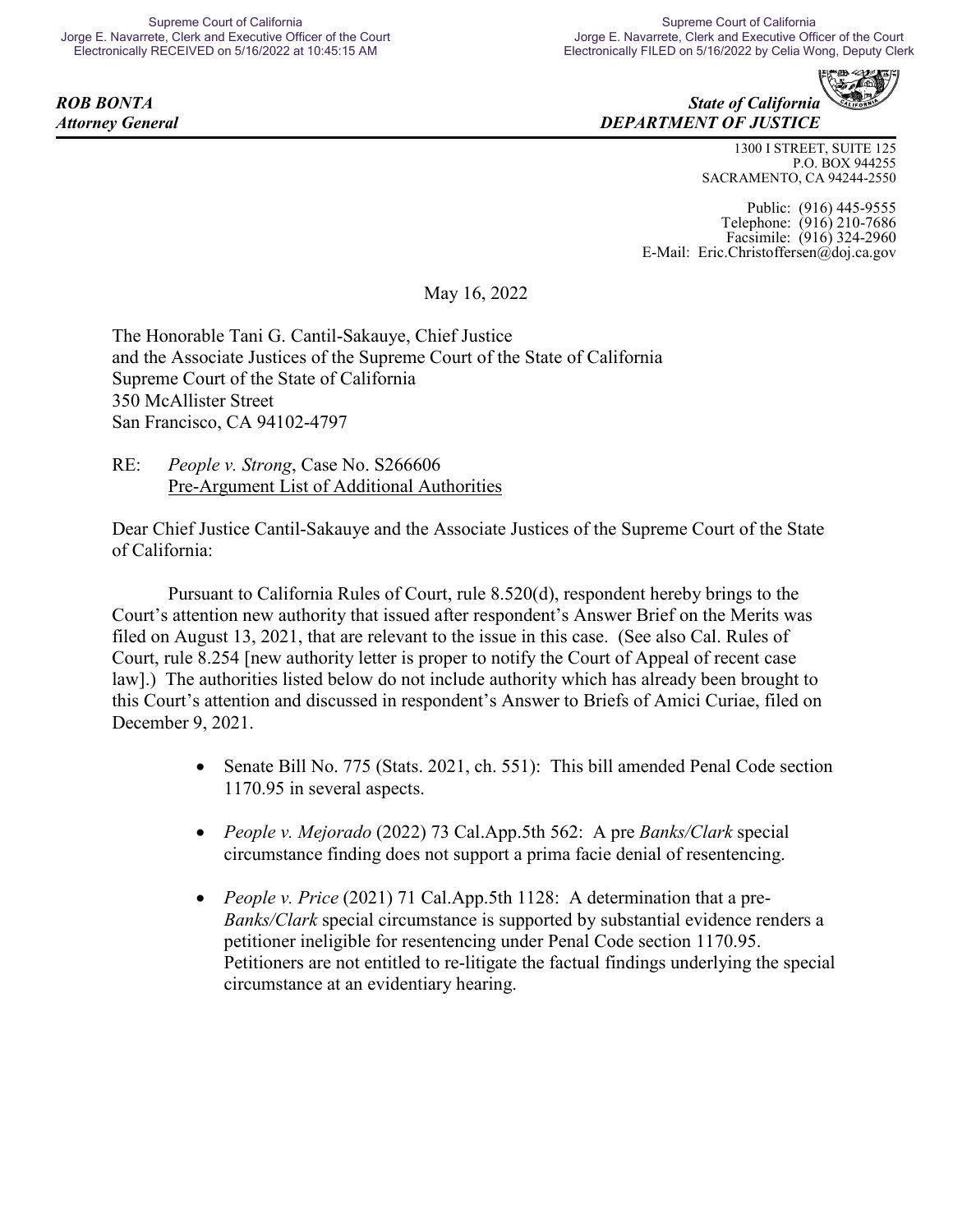The Honorable Tani G. Cantil-Sakauye, Chief Justice May 16, 2022 Page 2

> • *People v. Farfan* (2021) 71 Cal.App.5th 792: A post-*Banks/Clark* special circumstance finding renders a petitioner ineligible for resentencing as a matter of law. The special circumstance finding rendered petitioner ineligible despite the fact the jury was not instructed on the *Banks/Clark* factors.

> > Sincerely,

/s/ *Eric L. Christoffersen*

ERIC L. CHRISTOFFERSEN Supervising Deputy Attorney General

For ROB BONTA Attorney General

ELC: drb SA2021301330 36166504.docx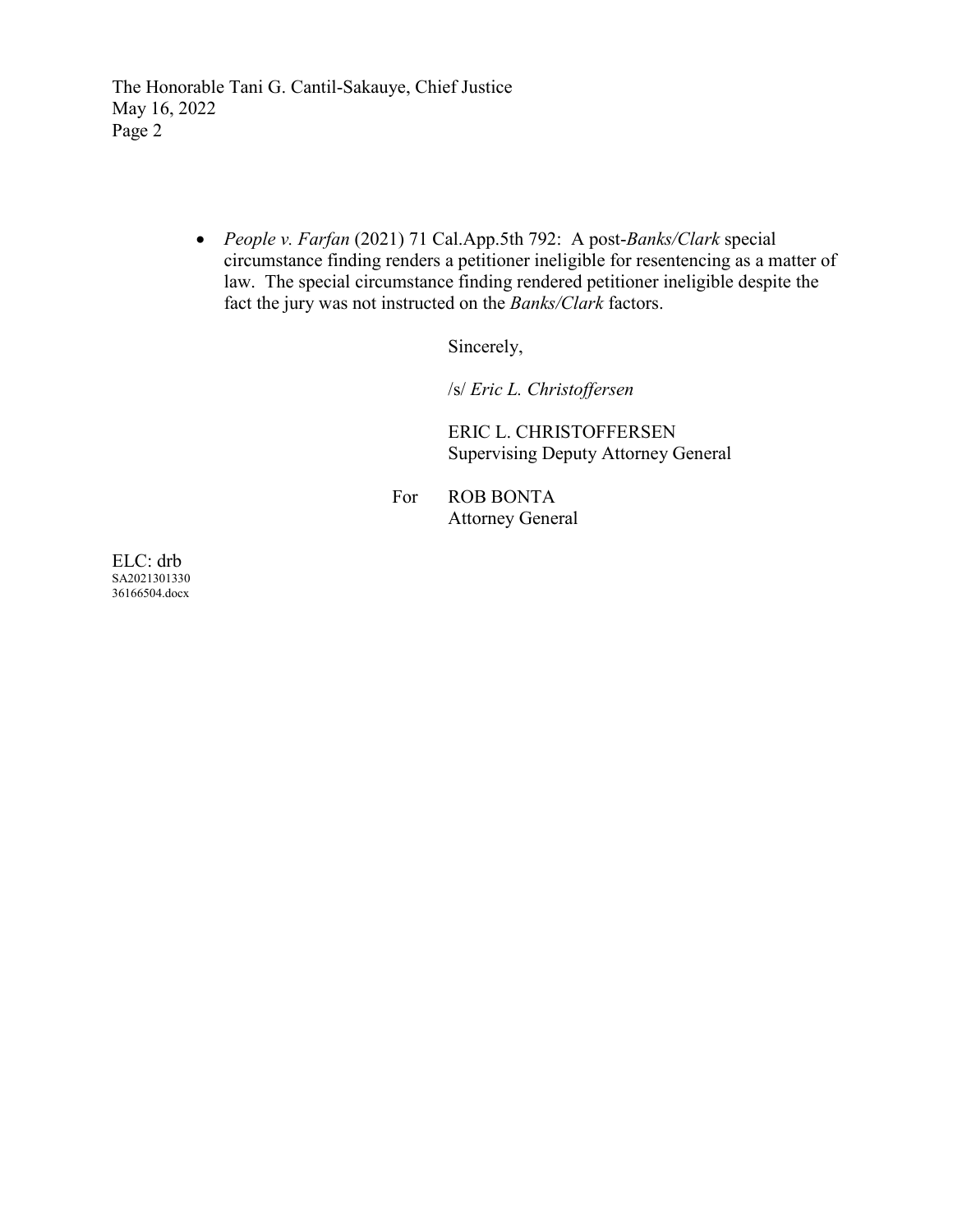### **STATE OF CALIFORNIA**

Supreme Court of California

# *PROOF OF SERVICE*

# **STATE OF CALIFORNIA**

Supreme Court of California

### Case Name:**PEOPLE v. STRONG** Case Number:**S266606** Lower Court Case Number:**C091162**

- 1. At the time of service I was at least 18 years of age and not a party to this legal action.
- 2. My email address used to e-serve: **Eric.Christoffersen@doj.ca.gov**
- 3. I served by email a copy of the following document(s) indicated below:

Title(s) of papers e-served:

| $\blacksquare$<br>†ılın | Title<br>: Ioeument                  |
|-------------------------|--------------------------------------|
| ப                       | tıona<br>10r1t1es<br>nno<br>$\alpha$ |

#### Service Recipients:

| <b>Person Served</b>                            | <b>Email Address</b>                | <b>Type</b> | Date /<br>Time |
|-------------------------------------------------|-------------------------------------|-------------|----------------|
| Michelle Peterson                               | $\text{may}$ 111072@gmail.com       | le-         | 5/16/2022      |
| Attorney at Law                                 |                                     |             | Serve 10:45:15 |
| 111072                                          |                                     |             | lАM            |
| Eric Christoffersen                             | $Eric.Christoffersen@doj.ca.gov e-$ |             | 5/16/2022      |
| Office of the Attorney General                  |                                     |             | Serve 10:45:15 |
| 186094                                          |                                     |             | AM             |
| Deborah Hawkins                                 | dhawkins $8350$ @gmail.com          | le-         | 5/16/2022      |
| Law Office of Deborah L. Hawkins                |                                     |             | Serve 10:45:15 |
| 127133                                          |                                     |             | lАM            |
| Albert Kutchins                                 | $ a $ .kutchins@ospd.ca.gov         | le-         | 5/16/2022      |
| Office of the State Public Defender             |                                     |             | Serve 10:45:15 |
| 102322                                          |                                     |             | AΜ             |
| Jonathan Demson                                 | jedlaw@me.com                       | le-         | 5/16/2022      |
| Attorney at Law                                 |                                     |             | Serve 10:45:15 |
| 167758                                          |                                     |             | lАM            |
| Office Office Of The State Public Defender-Sac  | $ docketing(\omega)$ ospd.ca.gov    | le-         | 5/16/2022      |
| Timothy Foley, Sr. Deputy State Public Defender |                                     |             | Serve 10:45:15 |
| 000000                                          |                                     |             | lΑM            |

This proof of service was automatically created, submitted and signed on my behalf through my agreements with TrueFiling and its contents are true to the best of my information, knowledge, and belief.

I declare under penalty of perjury under the laws of the State of California that the foregoing is true and correct.

#### 5/16/2022

Date

#### /s/Diane Boggess